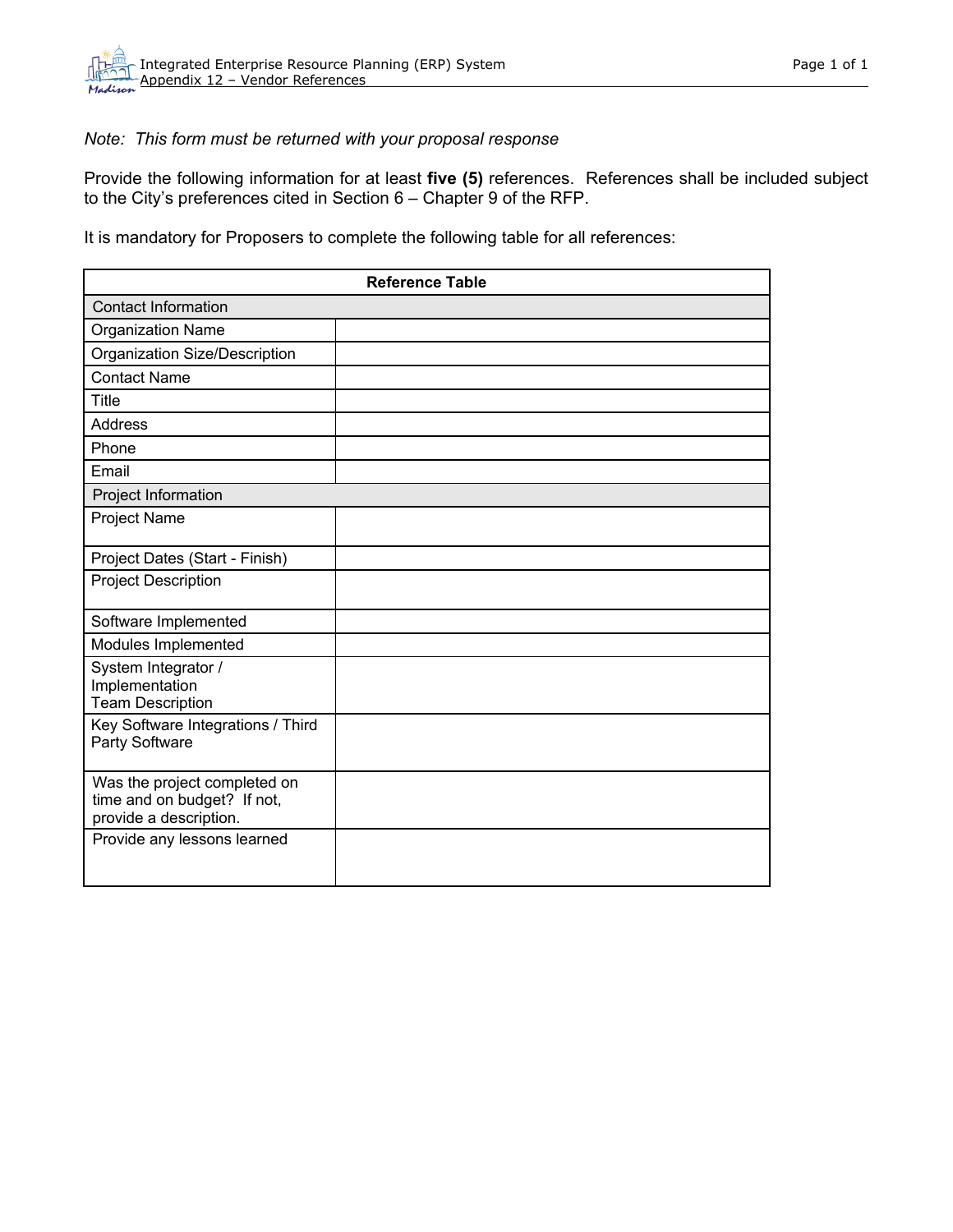

| <b>Reference Table</b>                                                                |  |  |
|---------------------------------------------------------------------------------------|--|--|
| <b>Contact Information</b>                                                            |  |  |
| <b>Organization Name</b>                                                              |  |  |
| Organization Size/Description                                                         |  |  |
| <b>Contact Name</b>                                                                   |  |  |
| <b>Title</b>                                                                          |  |  |
| <b>Address</b>                                                                        |  |  |
| Phone                                                                                 |  |  |
| Email                                                                                 |  |  |
| Project Information                                                                   |  |  |
| <b>Project Name</b>                                                                   |  |  |
| Project Dates (Start - Finish)                                                        |  |  |
| <b>Project Description</b>                                                            |  |  |
| Software Implemented                                                                  |  |  |
| Modules Implemented                                                                   |  |  |
| System Integrator /<br>Implementation<br><b>Team Description</b>                      |  |  |
| Key Software Integrations / Third<br>Party Software                                   |  |  |
| Was the project completed on<br>time and on budget? If not,<br>provide a description. |  |  |
| Provide any lessons learned                                                           |  |  |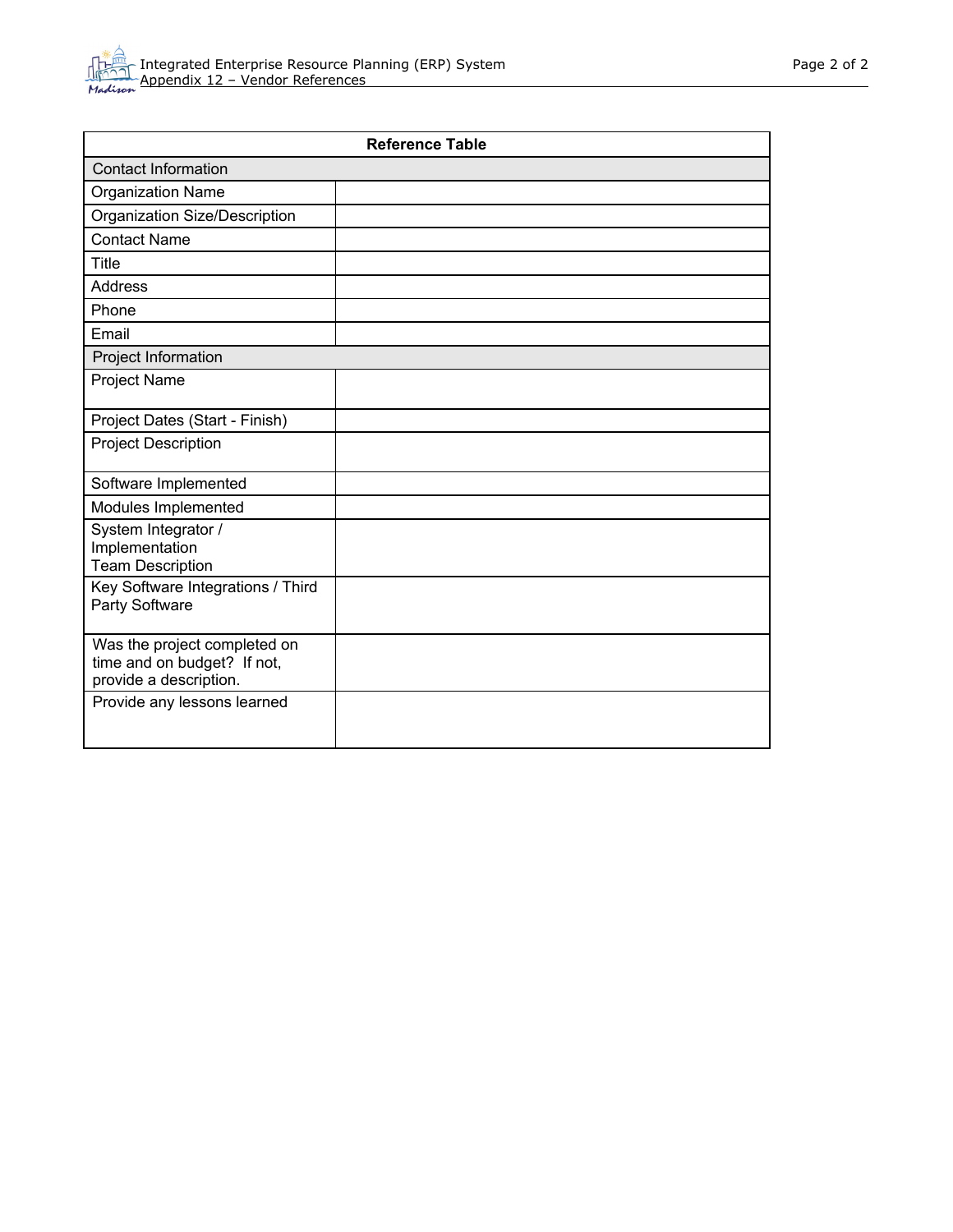

| <b>Reference Table</b>                                                                |  |  |
|---------------------------------------------------------------------------------------|--|--|
| <b>Contact Information</b>                                                            |  |  |
| <b>Organization Name</b>                                                              |  |  |
| Organization Size/Description                                                         |  |  |
| <b>Contact Name</b>                                                                   |  |  |
| <b>Title</b>                                                                          |  |  |
| <b>Address</b>                                                                        |  |  |
| Phone                                                                                 |  |  |
| Email                                                                                 |  |  |
| Project Information                                                                   |  |  |
| <b>Project Name</b>                                                                   |  |  |
| Project Dates (Start - Finish)                                                        |  |  |
| <b>Project Description</b>                                                            |  |  |
| Software Implemented                                                                  |  |  |
| Modules Implemented                                                                   |  |  |
| System Integrator /<br>Implementation<br><b>Team Description</b>                      |  |  |
| Key Software Integrations / Third<br>Party Software                                   |  |  |
| Was the project completed on<br>time and on budget? If not,<br>provide a description. |  |  |
| Provide any lessons learned                                                           |  |  |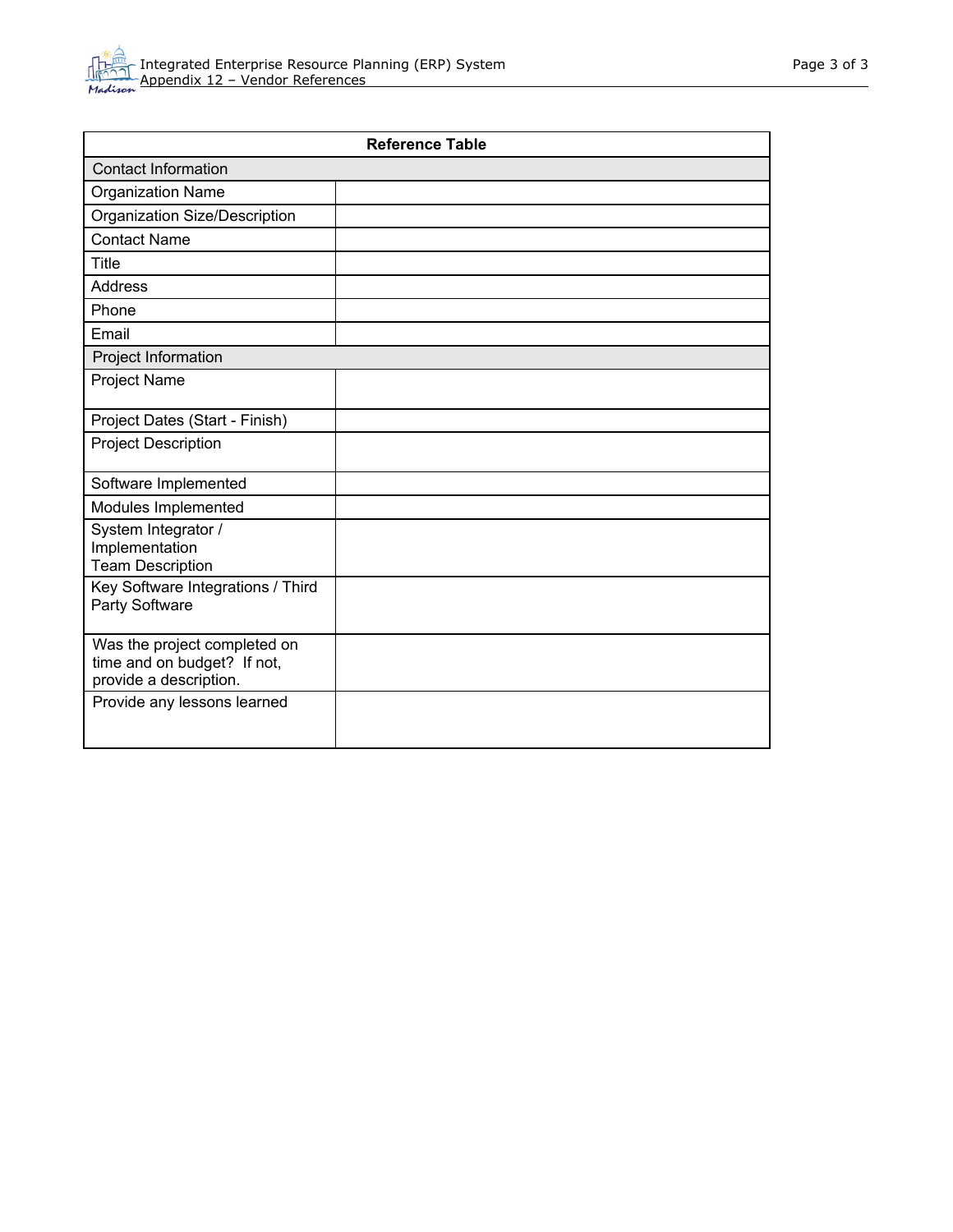

| <b>Reference Table</b>                                                                |  |  |
|---------------------------------------------------------------------------------------|--|--|
| <b>Contact Information</b>                                                            |  |  |
| <b>Organization Name</b>                                                              |  |  |
| Organization Size/Description                                                         |  |  |
| <b>Contact Name</b>                                                                   |  |  |
| <b>Title</b>                                                                          |  |  |
| <b>Address</b>                                                                        |  |  |
| Phone                                                                                 |  |  |
| Email                                                                                 |  |  |
| Project Information                                                                   |  |  |
| Project Name                                                                          |  |  |
| Project Dates (Start - Finish)                                                        |  |  |
| <b>Project Description</b>                                                            |  |  |
| Software Implemented                                                                  |  |  |
| Modules Implemented                                                                   |  |  |
| System Integrator /<br>Implementation<br><b>Team Description</b>                      |  |  |
| Key Software Integrations / Third<br>Party Software                                   |  |  |
| Was the project completed on<br>time and on budget? If not,<br>provide a description. |  |  |
| Provide any lessons learned                                                           |  |  |